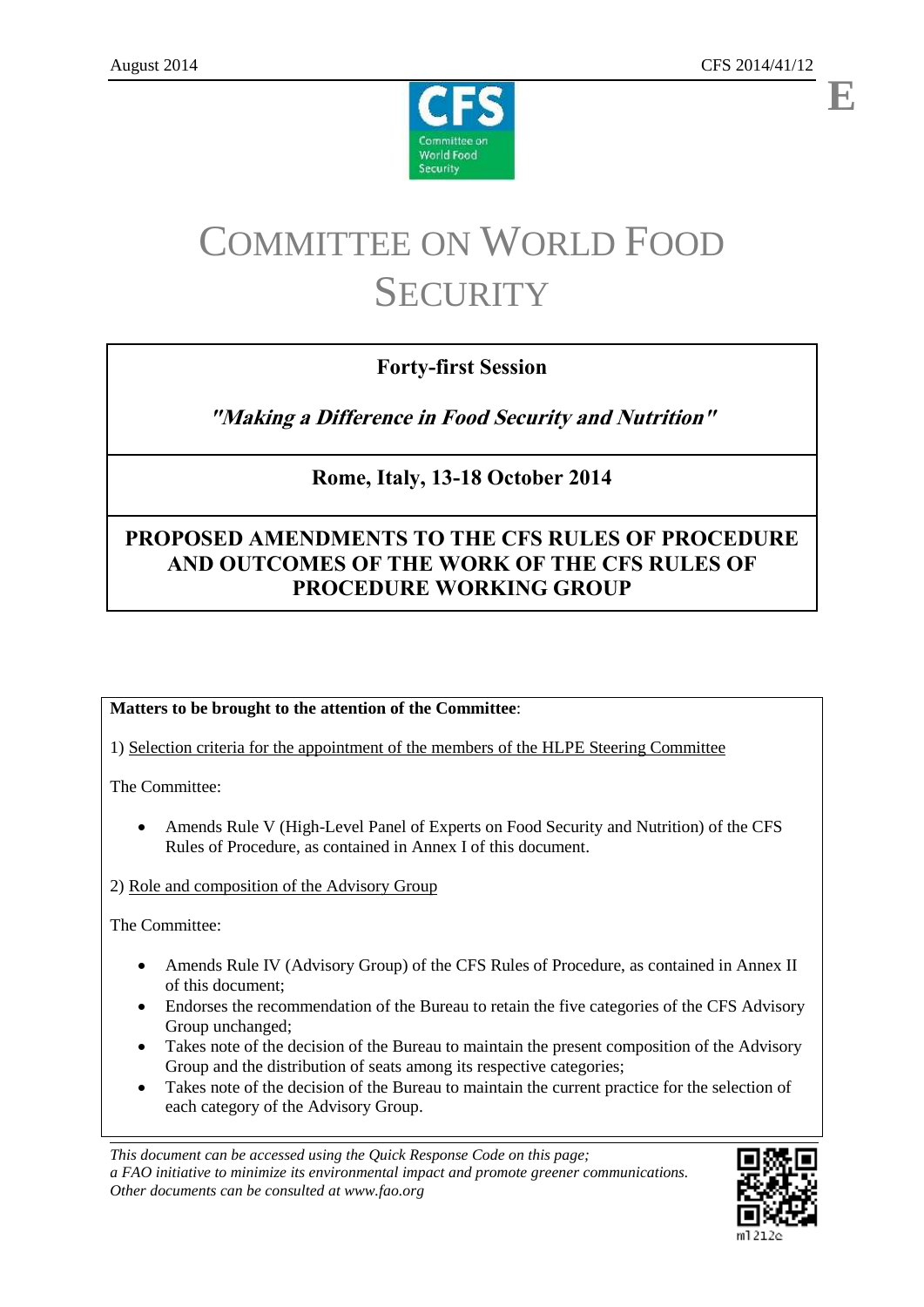## 3) CFS Participants and Observers

The Committee:

- Endorses the recommendation of the Bureau to allow representatives of academia to participate as Observers in CFS meetings;
- Acknowledge the work carried out during the last inter-sessional period concerning the participation of civil society and non-governmental organizations, and private sector associations in CFS proceedings and mandates the Bureau to further review the matter with a view to ensure an effective involvement of CSOs/NGOs and the private sector representatives in CFS proceedings and work.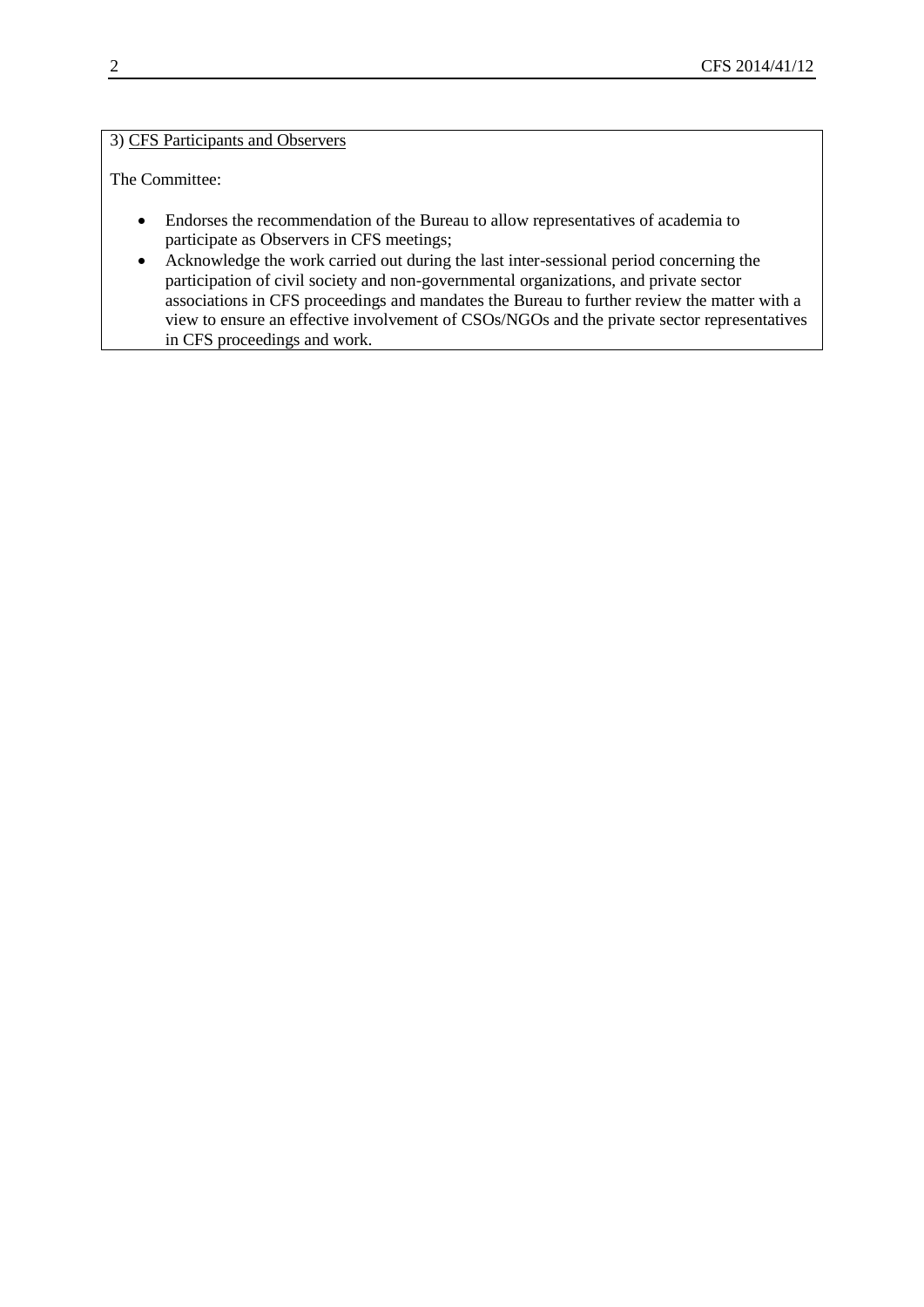$\overline{a}$ 

# **I. BACKGROUND**

At its  $40<sup>th</sup>$  Session in October 2013, the Committee on World Food Security (CFS) mandated the Bureau to:

- *a) Consider which of the selection criteria for the appointment of Members of the HLPE Steering Committee mentioned in paragraph 43 of the CFS Reform Document<sup>1</sup> and paragraph 10 of the Rules and Procedure of the Work of the HLPE<sup>2</sup> , should be included in Rule V of the CFS Rules of Procedure with a view to submitting a proposal to the Committee during its Plenary Session in October 2014;*
- *b) In consultation with the Advisory Group to urgently analyze the role of the Advisory Group, its composition, categories and the selection process for each category in order to strengthen its contribution. The Bureau will submit a proposal the Committee at its Plenary Session in October 2014;*
- *c) Further clarify the CFS Reform Document regarding the distinction between CFS Participants and Observers with a view to submitting a proposal to the Committee at its next Plenary Session in October 2014<sup>3</sup> .*

During the last inter-sessional period, the Bureau, in consultation with the Advisory Group, and with key inputs from the Working Group on CFS Rules of Procedure (hereinafter "the Working Group"), considered the selection criteria for the appointment of the members of the HLPE Steering Committee, the role and composition of the CFS Advisory Group, and the issue of CFS Participants and Observers. These topics are addressed in Parts I, II and III of this document respectively.

#### **PART I – SELECTION CRITERIA FOR THE APPOINTMENT OF THE MEMBERS OF THE HLPE STEERING COMMITTEE**

In implementing the decision by the  $40<sup>th</sup>$  session of the Committee, the Bureau delegated the review of the selection criteria for the members of the HLPE Steering Committee to the Working Group, chaired by Mr Guo Handi, Deputy Representative of China.

On 20 January 2014, the Working Group examined the selection criteria mentioned in the CFS Reform Document and the Rules and Procedure of the Work of the HLPE and identified, by consensus, additional criteria for the members of the HLPE Steering Committee to be included in Rule V of the CFS Rules of Procedure. The Working Group proposal was submitted to the Bureau which, at its meeting on 7 March 2014, agreed to the proposed amendments to the CFS Rules of Procedure

The Committee is invited to approve the proposed amendments to Rule V of the CFS Rules of Procedure, as contained in Annex I of this document, in accordance with Rule XIII – Amendment of <u>Rules – of the CFS Rules of Procedure<sup>4</sup></u>.

#### **PART II – ROLE AND COMPOSITION OF THE ADVISORY GROUP**

Following the mandate given by the  $40<sup>th</sup>$  Session of CFS, the Bureau, in consultation with the Advisory Group, analyzed three issues related to the Advisory Group: (a) its role; (b) its categories and composition; and (c) the selection procedure for each category.

<sup>&</sup>lt;sup>1</sup> [http://www.fao.org/fileadmin/templates/cfs/Docs0910/ReformDoc/CFS\\_2009\\_2\\_Rev\\_2\\_E\\_K7197.pdf](http://www.fao.org/fileadmin/templates/cfs/Docs0910/ReformDoc/CFS_2009_2_Rev_2_E_K7197.pdf)

<sup>&</sup>lt;sup>2</sup> [http://www.fao.org/fileadmin/user\\_upload/hlpe/hlpe\\_documents/HLPE\\_-\\_Rules\\_and\\_procedures.pdf](http://www.fao.org/fileadmin/user_upload/hlpe/hlpe_documents/HLPE_-_Rules_and_procedures.pdf)

<sup>3</sup> CFS 2013/40 REPORT, paragraph 64. Available at<http://www.fao.org/docrep/meeting/029/mi744e.pdf>

<sup>4</sup> Rule XIII of the CFS Rules of Procedure reads: "*The Committee may, by a two-thirds majority of the votes cast, amend its Rules of Procedure provided that such amendment is consistent with the Constitution of the Food and Agriculture Organization and the CFS Reform Document. No proposal for the amendment of these Rules of Procedure shall be included in the agenda of any session of the Committee, unless notice thereof has been dispatched by the Secretary to Members of the Committee at least 30 days before the opening of the session.*"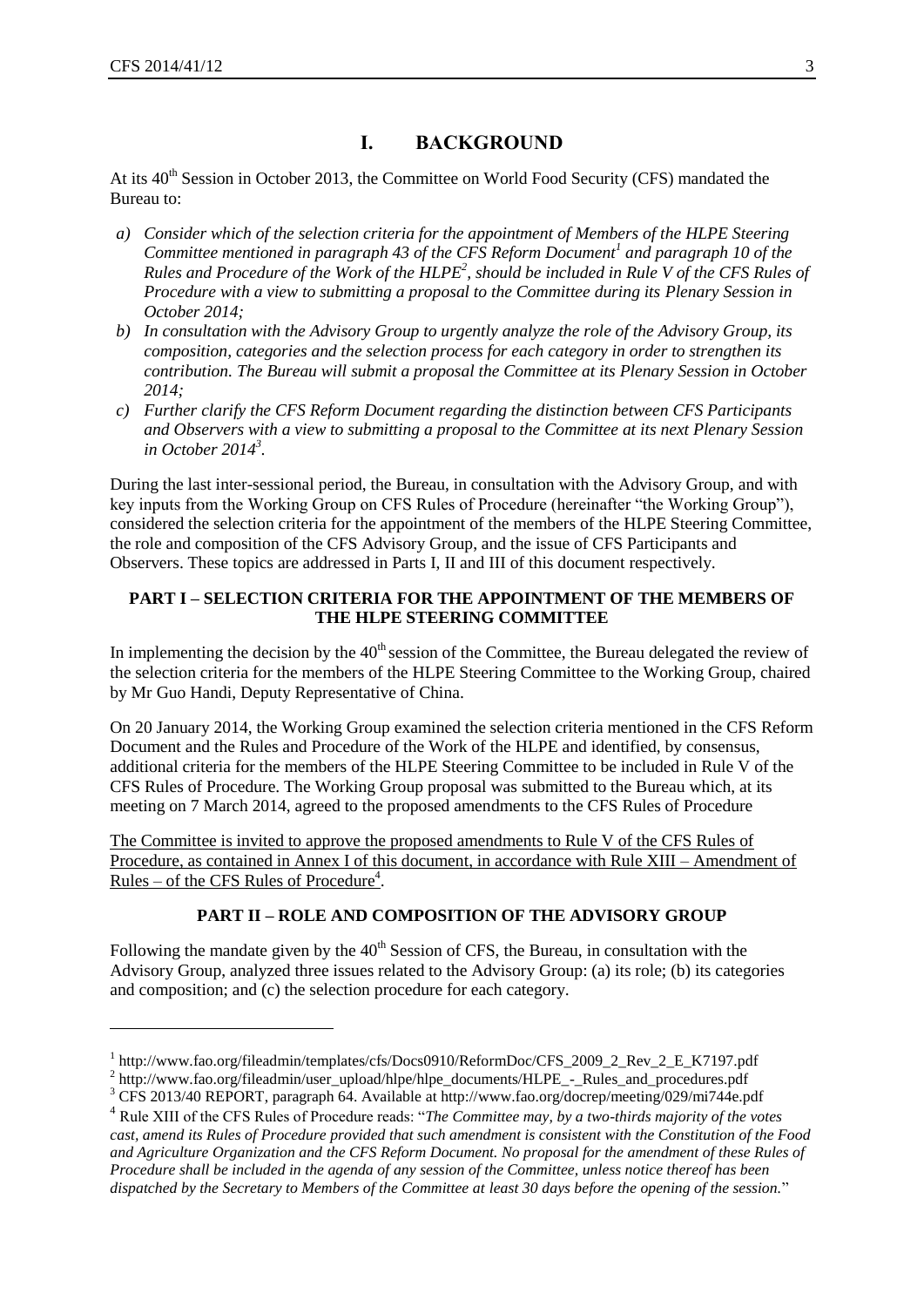## **a) The role of the Advisory Group**

At its meeting of 23 April 2014, the Bureau reviewed the functions carried out by the Advisory Group and considered the possibility to enhance its role. The Bureau recommended that the Committee consider entrusting the CFS Advisory Group members with additional roles.

The Bureau also agreed that the Advisory Group members should report to the Bureau on the work carried out during the inter-sessional period to fulfil their respective roles as convenors of their constituencies.

The recommended additional roles and the proposed reporting by the Advisory Group members are reflected in the proposed amendments to Rule IV, paragraphs 3 and 4, of the CFS Rules of Procedure.

The Committee is invited to approve the proposed amendments to Rule IV, paragraphs 3 and 4 of the CFS Rules of Procedure, as contained in Annex II to this document, in accordance with Rule XIII – Amendment of Rules – of the CFS Rules of Procedure<sup>5</sup>.

#### **b) Categories and composition of the Advisory Group**

The Bureau reviewed the present composition of the Advisory Group and its five categories. Upon review of the relevant provisions in the CFS Reform Document regarding the composition of the Advisory Group and considering that the five categories represent a wide range of stakeholders involved in the field of food security and nutrition, the Bureau recommended to the Committee to retain the current five Advisory Group categories.

Bearing in mind that the distribution of the existing number of seats assigned to each category of the Advisory Group is within its prerogative<sup>6</sup>, the Bureau decided not to change at this point in time the distribution of seats among the five categories. It also noted that the matter could be reconsidered by the Bureau Members to be elected at the  $42<sup>nd</sup>$  Session of CFS in October 2015.

Furthermore, in order to ensure a wide engagement of interested stakeholders and promote the participation of other actors in CFS inter-sessional activities, the Bureau agreed on the possibility for the CFS Chair to appoint, in consultation with the Bureau, ad hoc participants to the Advisory Group. The mandate of the ad hoc participants will be limited to a particular topic, a specific activity and limited in duration. The proposal is reflected in the proposed amendments to Rule IV, paragraph 5, of the CFS Rules of Procedure.

The Committee is invited to:

- Endorse the recommendation of the Bureau to maintain the five Advisory Group categories unchanged
- Take note of the decision of the Bureau to maintain the present composition of the Advisory Group and the distribution of seats among its categories;

 $\overline{a}$ 

<sup>&</sup>lt;sup>5</sup> See footnote 4 above.

<sup>&</sup>lt;sup>6</sup> In accordance with Rule IV, paragraph 1, of the CFS Rules of Procedure, "the Bureau shall establish an Advisory Group from among representatives of the Food and Agriculture Organization of the United Nations, the World Food Programme, the International Fund for Agricultural Development and other organizations allowed to participate in the proceedings of the Committee under paragraph 11 of the CFS Reform Document and paragraph 3 of Rule XXXIII of the General Rules of the Food and Agriculture Organization of the United Nations. The members of the Advisory group shall be appointed for a term of two years. The number of members of the Advisory Group shall not exceed that of the members of the Bureau including the Chairperson, unless otherwise decided by the Committee".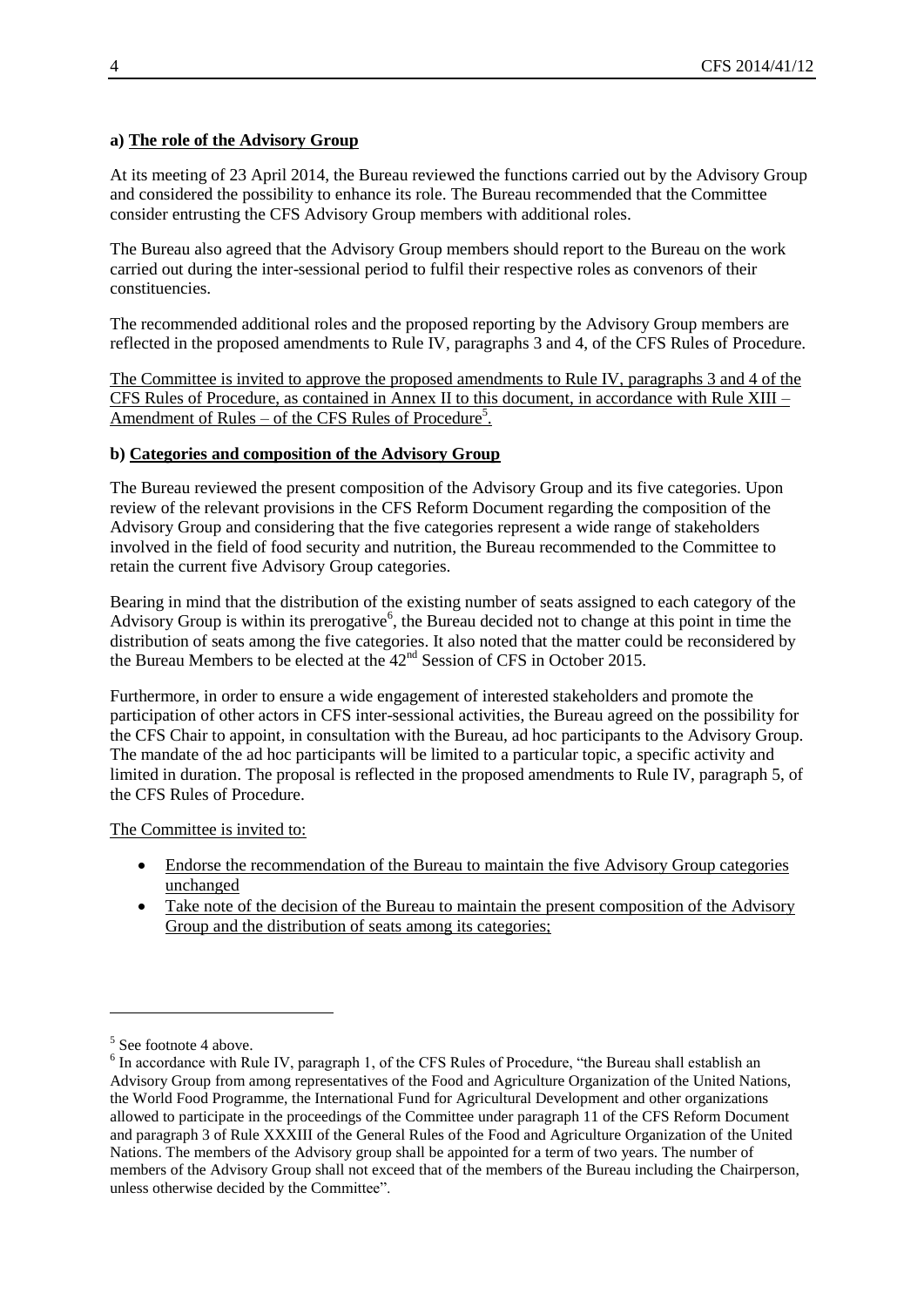Approve the proposed amendments to Rule IV, paragraph 5, of the CFS Rules of Procedure, as contained in Annex II of this document, in accordance with Rule XIII- Amendment of <u>Rules – of the CFS Rules of Procedure<sup>7</sup></u>.

## **c) Selection procedure for each Advisory Group category**

As regards the procedure for the selection of the Advisory Group members, and in accordance with Rule IV, paragraph 1, of the CFS Rules of Procedure<sup>8</sup>, the Bureau decided to maintain the practice currently in place for the selection of each category of the Advisory Group.

The Committee is invited to take note of the decision of the Bureau to maintain the current practice for the selection of each category of the Advisory Group.

## **PART III - CFS PARTICIPANTS AND OBSERVERS**

In pursuance of the mandate given by the  $40<sup>th</sup>$  Session of the Committee, the Bureau addressed two particular matters related to CFS Participants and Observers:

- a) The possibility for representatives of academia participating in CFS Sessions as Observers;
- b) The participation of civil society and non-governmental organizations (CSOs and NGOs) and private sector associations in CFS proceedings.

With respect to the first matter, general consensus was expressed towards allowing representatives of academia to participate in CFS Sessions as Observers.

The question of the participation of CSOs/NGOs and private sector representatives in CFS Sessions was extensively debated in three meetings of the Bureau, three Joint Bureau and Advisory Group meetings, as well as two meetings of the Working Group.

The Bureau Members and the Working Group examined two options, described below, for the participation of CSOs/NGOs and private sector associations in CFS sessions, taking into consideration the legal and political implications, as well as the advantages and disadvantages of each option.

#### **i. Geographical criteria**

At the Joint Bureau and Advisory Group meeting of 15 January 2014, an initial proposal was presented based on the application of geographical criteria to distinguish between those CSOs and NGOs that are eligible as Participants and those others eligible as Observers. According to this option, CSOs and NGOs acting at international and regional level would participate as CFS Participants in CFS Sessions, while CSOs and NGOs acting at national and local level would participate as Observers.

The criteria would apply only to those CSOs/NGOs that request to attend CFS meetings in their individual capacities and not through the Civil Society Mechanism (CSM). Those CSOs/NGOs that express their interest to attend CFS meetings as part of their respective mechanisms would continue to participate as Participants. Though the CFS Reform Document does not foresee the participation of private sector associations as Observers, some Bureau Members considered that similar criteria should apply to private sector associations, which request to attend CFS meetings in their individual capacity and not through the Private Sector Mechanism (PSM).

In line with the guiding principle of inclusiveness that characterizes the CFS reform, this option would have the advantage of guaranteeing the possibility for a number of CSOs and NGOs that are not part, or do not wish to be part, of the CSM to participate as Participants in CFS meetings.

l

<sup>&</sup>lt;sup>7</sup> See Footnote 4 above.

<sup>8</sup> <http://www.fao.org/docrep/meeting/022/K8024E.pdf#page=125>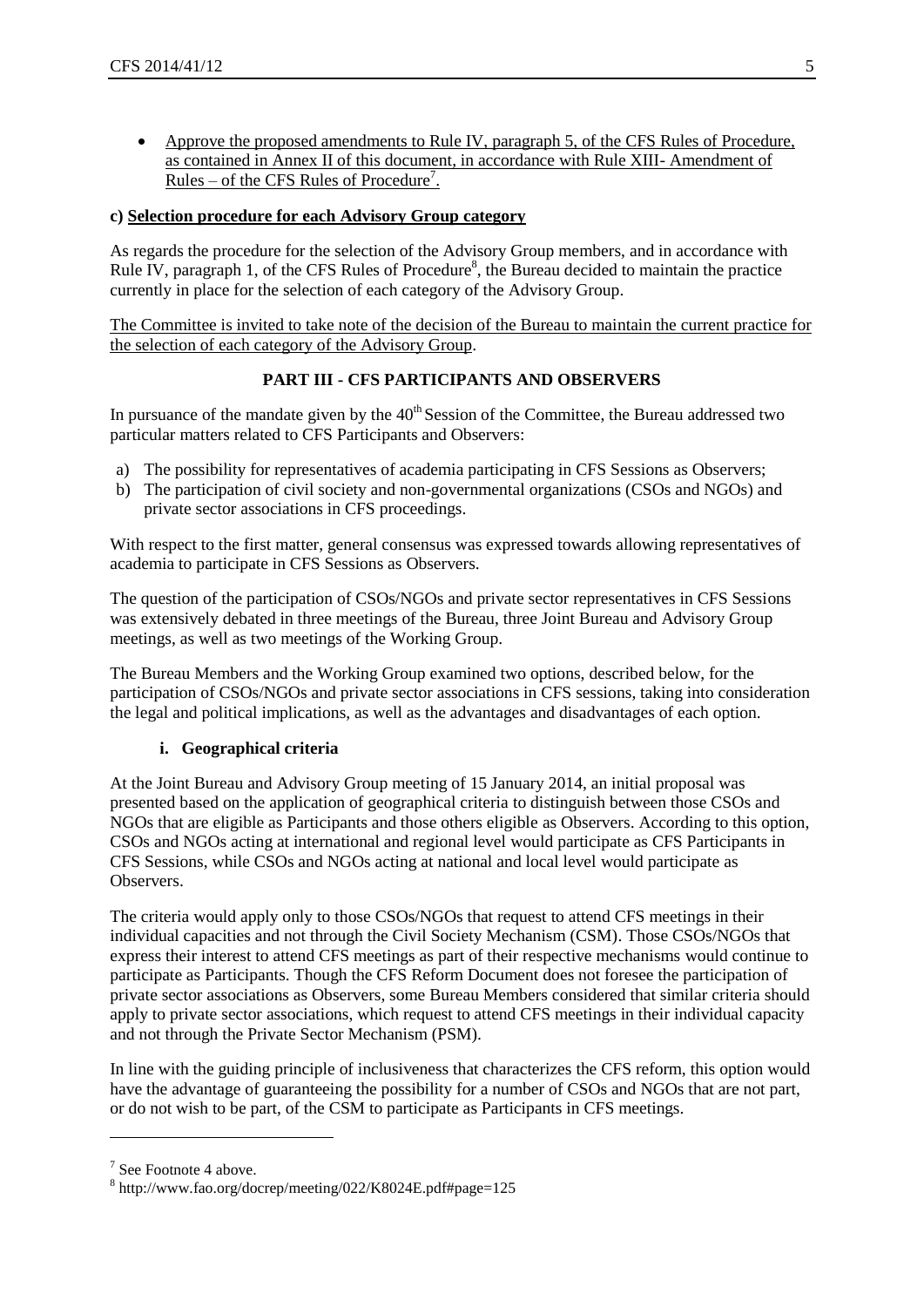Some Members further observed that, based on the CFS Reform Document, there is a need to preserve the coordination role of the autonomous coordinating mechanisms and pointed out at the risk that allowing for a large number of Participants outside the CSM could weaken the coordinating mechanisms and/or make CFS sessions difficult to manage.

## **ii. Participation through the coordination mechanisms**

Upon invitation by the CFS Chairperson in March 2014, three Regional Groups<sup>9</sup> submitted their proposals on the modalities for the participation of CSOs/NGOs and Private Sector associations in  $CFS$  proceedings<sup>10</sup>. The three Regional Groups provided support to the proposal that representatives of CSOs, NGOs and private sector associations be allowed to participate in CFS meetings as Participants only through the respective coordinating mechanisms, whereas all other CSOs, NGOs and private sector associations which do not desire to participate as members of a coordinating mechanisms should participate in their individual capacity as Observers.

It was noted that reserving the status of Participant only to CSM and PSM members would enhance the coordinating role of the mechanisms and maximize the manageability of CFS Sessions.

However, the CFS legal framework currently in place allows CSOs, NGOs and private sector associations to request to participate in CFS meetings as Participants either through the coordinating mechanisms or in their individual capacity.

From a political viewpoint, the proposal to reserve the status of CFS Participants only to CSOs/NGOs and private sector associations that are members of the CSM and PSM may be in contrast with the principle of inclusiveness that represents one of the guiding principles of the reform of the CFS. Furthermore, some Members emphasized the need for more transparency in the criteria and modalities applied for admitting or excluding CSOs, NGOs and private sector representatives to/from the respective coordinating mechanisms.

In this regard, it was highlighted that before endorsing this option, these concerns should be addressed with a view to strengthening the functioning and inclusiveness of the coordinating mechanisms and ensuring that a transparent process of admission to the CSM and PSM be participatory, with a view to involving all relevant stakeholders. Mechanisms could be invited to communicate a proposal to address these concerns to the Bureau, upon recommendation of CFS Members.

Noting that no consensus could be reached on any of the above mentioned options, at its meeting on 11 July 2014, the Bureau recognized the need to further review the matter and, therefore, to request the Committee to give the Bureau more time in the next inter-sessional period to discuss it with a view to presenting a proposal to CFS 42 in 2015.

The Committee is invited to:

l

- Endorse the recommendation of the Bureau to allow representatives of academia to participate as Observers in CFS meetings;
- Acknowledge the work carried out during the last inter-sessional period concerning the participation of civil society and non-governmental organizations and private sector associations in CFS proceedings and mandate the Bureau to further review to matter with a view to ensure an effective involvement of CSOs/NGOs and the private sector representatives in CFS proceedings and work.

<sup>9</sup> The European Regional Group, GRULAC and the Near East Regional Group.

<sup>&</sup>lt;sup>10</sup> Following the submission of the three proposals that emphasized the need to establish the same criteria both for CSO/NGOs and private sector associations, the discussion was expanded to discuss also about criteria for private sector associations.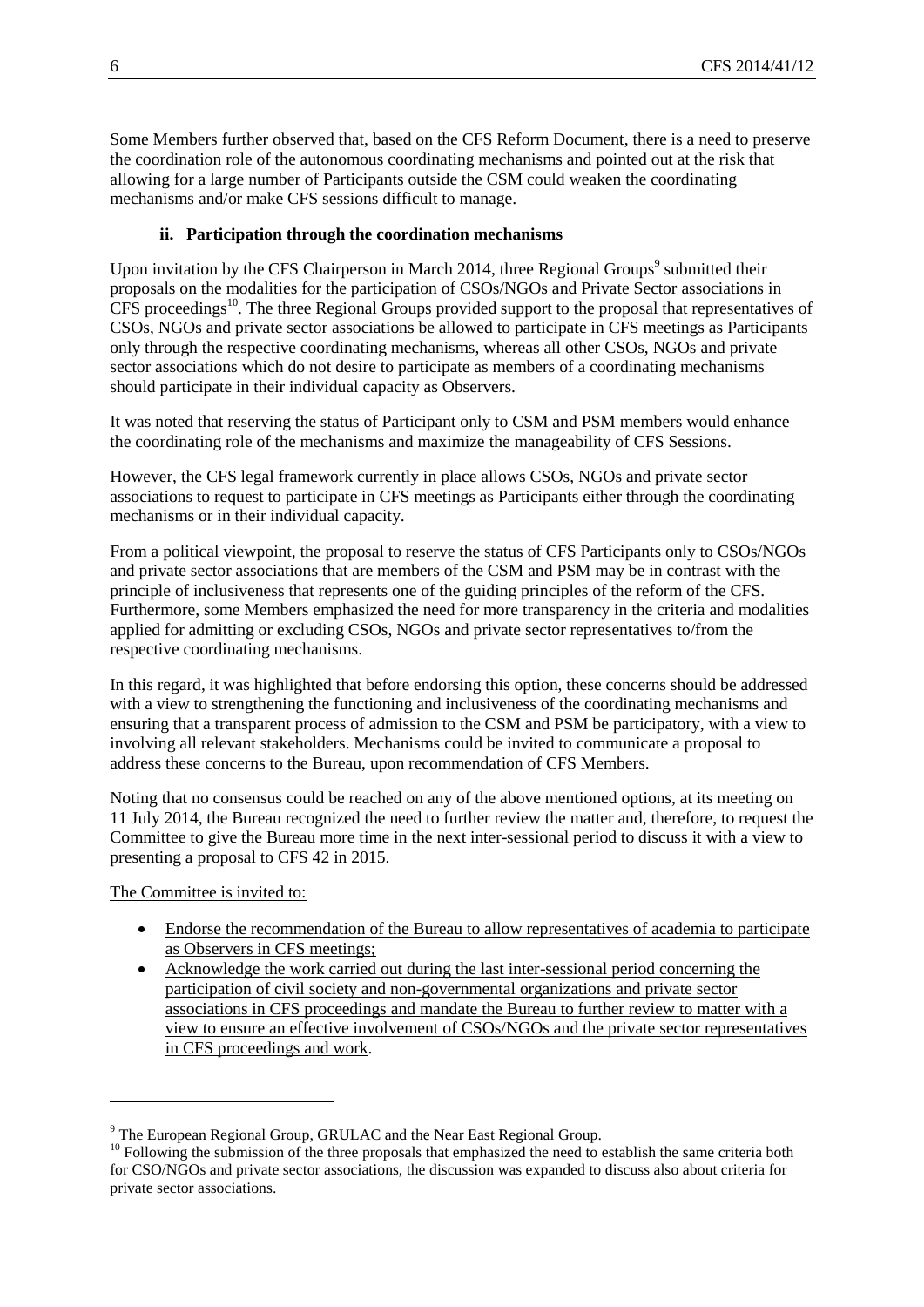# **ANNEX I**

# **PROPOSED AMENDMENTS TO RULE V OF THE CFS RULES OF PROCEDURE**

#### **Rule V**

l

## **High-Level Panel of Experts on Food Security and Nutrition<sup>11</sup>**

1. The Committee shall be assisted by a High-Level Panel of Experts on Food Security and Nutrition, hereinafter referred to as "the High-Level Panel". Its composition and functions, *structure and modus operandi* are provided for in paragraphs *36 to 42* of the Reform Document and in Rule XXXIII, paragraphs 12 and 13 of the General Rules of the Food and Agriculture Organization of the United Nations.

2. [unchanged]

3. The Steering Committee shall consist of between ten and fifteen highly reputable, internationally-recognized experts on food security and nutrition-related fields, appointed in their personal capacity for a term of office of two years, renewable consecutively only once. *The Steering Committee should reflect an assortment of technical disciplines, balance of regional expertise as well as consideration of gender representation. Ideal candidates will have relevant experience working with cross-disciplinary expert processes. They should be internationally recognized experts in their field related to food security and nutrition, and <sup>12</sup> have a broad vision and substantial experience in cross*‐*disciplinary expert processes. They should be experienced professionals, holding an advanced university degree, proven record of publications and/or solid background in field/research project management in the area of food security and nutrition. Most importantly they should have strong experience in managing groups or networks of experts, extensive communication and inter-personal skills, leadership skills, and, drawing from their inter*‐*national recognition by peers, the capacity to attract and draw expert networks.*

4. [last part of old paragraph 3 unchanged] The members of the Steering Committee shall be appointed by the Bureau of the Committee on the basis of a recommendation of an ad hoc technical selection committee consisting of representatives of FAO, the World Food Programme, the International Fund for Agricultural Development, Bioversity International and a representative of civil society organizations. The Steering Committee shall normally hold two sessions every year, unless otherwise decided by the Committee itself in extraordinary circumstances. The functions of the Steering Committee shall be:

- a) to ensure and follow the preparation of state-of-the-art studies and analysis for consideration by the Committee on a variety of food security and nutrition issues;
- b) to assemble expert Project Teams to prepare studies and analysis in support of decisions of the Committee;
- c) to establish and keep under review working methodologies, plans of work and terms of reference for Project Teams and, in general, manage their work;
- d) to review work methodologies and to propose work plans;
- e) to perform such related functions as may be required.

5. [new] *Members of the Steering Committee will participate in their individual capacities, and not as representatives of their respective governments, institutions or organizations.*

<sup>&</sup>lt;sup>11</sup> Deletions are indicated using strikethrough and insertions are indicated using *underlined italics* 

<sup>&</sup>lt;sup>12</sup> It is suggested to delete this part as it repeats the first sentence of Rule V paragraph 3 almost word by word.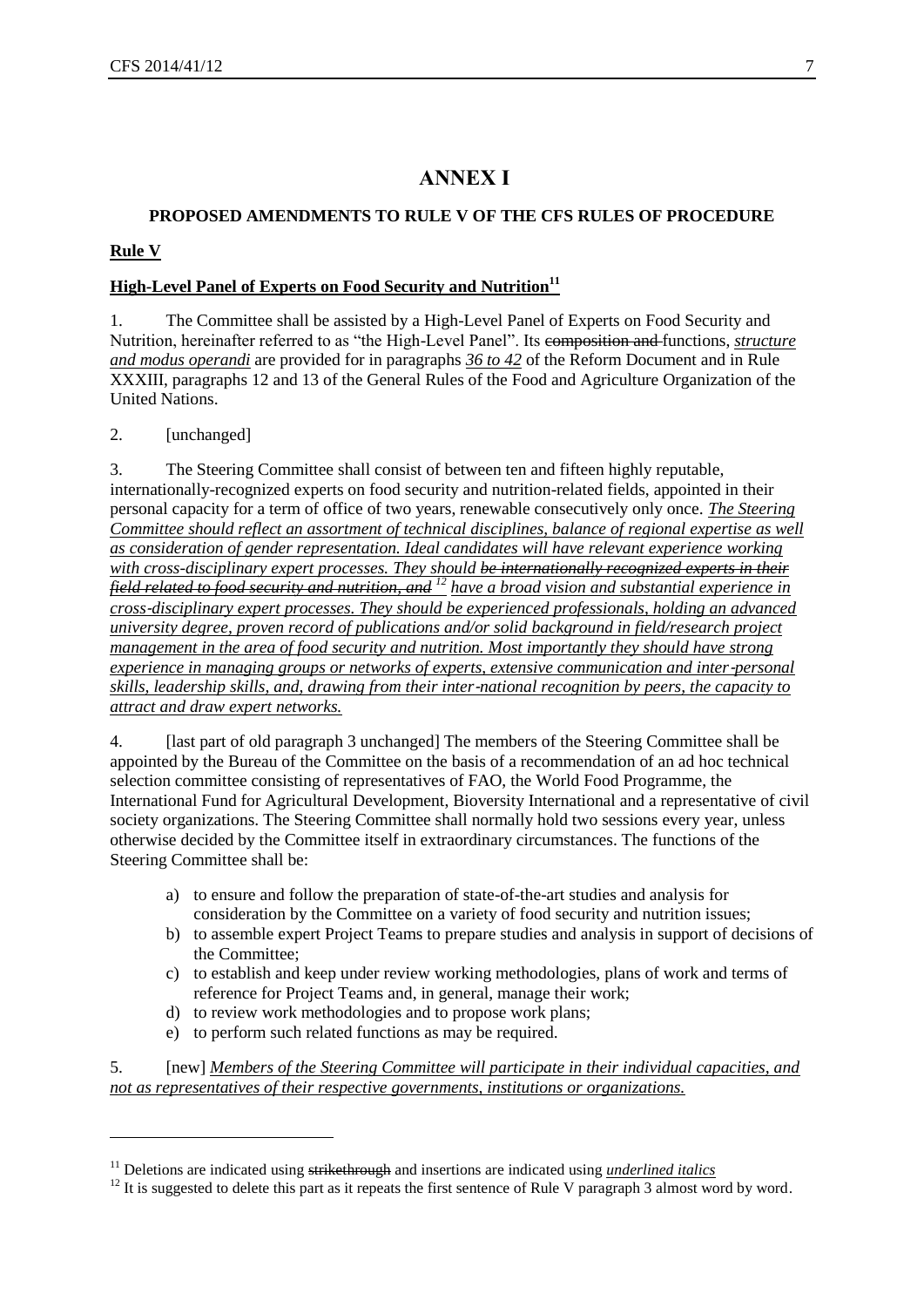- 4. 6. [old paragraph 4 unchanged]
- 5. 7. [old paragraph 5 unchanged]
- 6. 8. [old paragraph 6 unchanged]